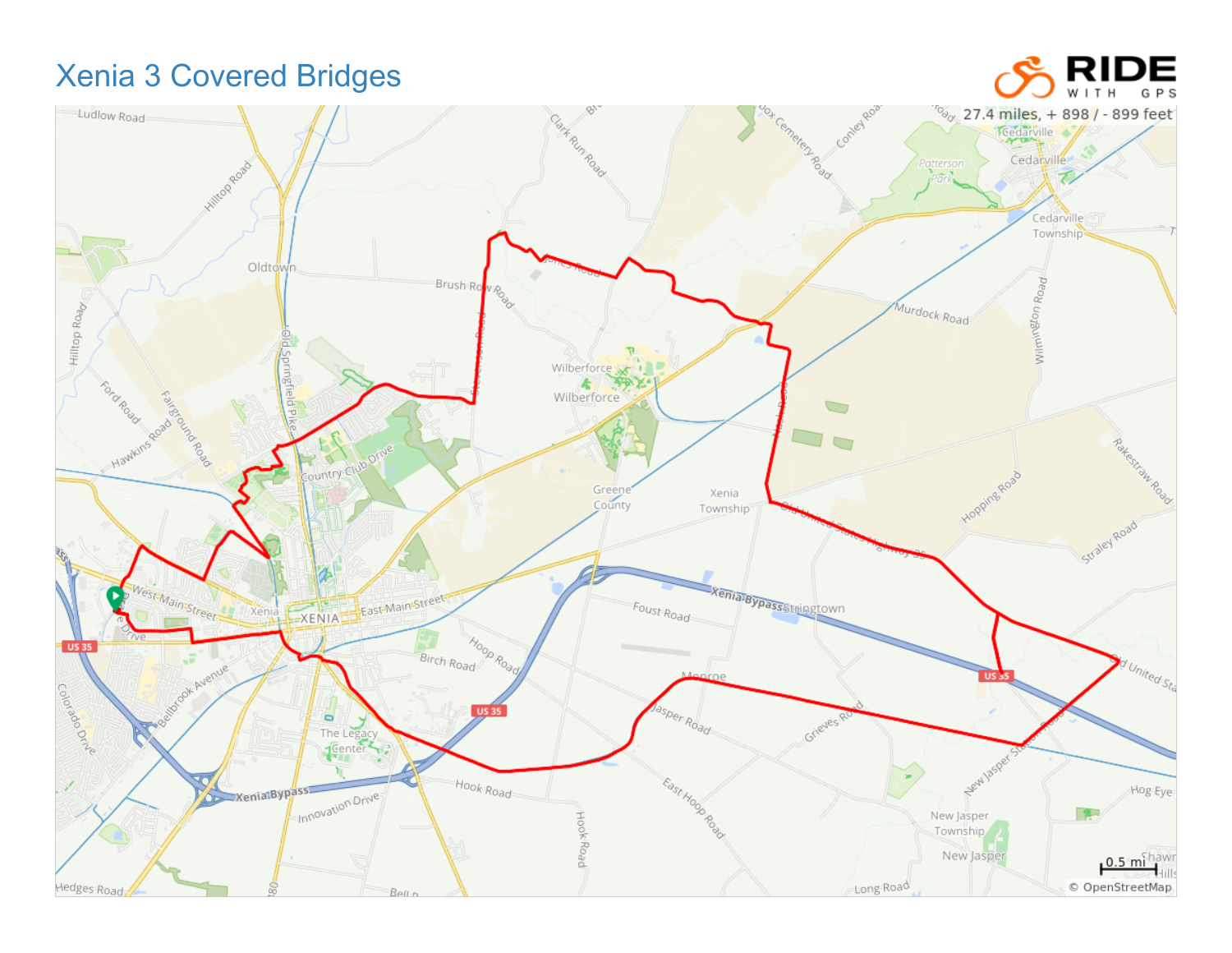## Xenia 3 Covered Bridges

| <b>Dist</b> | <b>Type</b> | <b>Note</b>                                                                                                         | <b>Next</b> |
|-------------|-------------|---------------------------------------------------------------------------------------------------------------------|-------------|
| 0.0         | 9           | Start of route                                                                                                      | 0.1         |
| 0.1         |             | R onto Kylemore Dr                                                                                                  | 0.7         |
| 0.8         |             | R onto Massie Dr                                                                                                    | 0.1         |
| 0.9         |             | L onto W 2nd St                                                                                                     | 0.8         |
| 1.7         |             | R onto Creekside<br>Trail/Ohio Bicycle<br>Rte 2                                                                     | 0.3         |
| 2.0         |             | R to stay on<br>Creekside Trail/Ohio<br><b>Bicycle Rte 2</b>                                                        | 0.1         |
| 2.0         |             | L onto Little Miami<br><b>Scenic Trail/Ohio</b><br>Bicycle Rte 1/Ohio<br><b>Bicycle Rte 3/Ohio</b><br>to Erie Trail | 0.2         |
| 2.2         |             | Slight R onto Little<br>Miami Scenic Trail/<br>Ohio Bicycle Rte 4                                                   | 0.0         |

#### 2.2 miles. +39/-47 feet

\_\_\_\_\_\_\_\_\_\_\_\_\_\_\_\_\_\_\_\_\_\_\_\_\_\_\_\_\_\_

| <b>Dist</b> | Type | <b>Note</b>                                                    | <b>Next</b> |
|-------------|------|----------------------------------------------------------------|-------------|
| 17.9        |      | #2 Charleton Mill<br>Covered Bridge                            | 0.4         |
| 18.4        |      | L onto Wilberforce-<br><b>Clifton Rd</b>                       | 0.2         |
| 18.6        |      | R onto Jones Rd                                                | 1.2         |
| 19.7        |      | L onto Stevenson<br>Rd                                         | 1.6         |
| 21.4        |      | R onto Kinsey Rd                                               | 1.8         |
| 23.2        |      | Continue onto<br>Hollywood Blvd                                | 0.1         |
| 23.3        |      | L onto Purcell Ave                                             | 0.1         |
| 23.4        |      | L onto Alameda Dr                                              | 0.2         |
| 23.6        |      | Alameda Dr turns L<br>and becomes Little<br>Miami Scenic Trail | 0.3         |
| 23.9        |      | Slight L to stay on<br>Little Miami Scenic<br>Trail            | 0.0         |

| Dist | <b>Type</b> | <b>Note</b>                                                                | <b>Next</b> |
|------|-------------|----------------------------------------------------------------------------|-------------|
| 2.3  |             | Slight L onto Ohio<br>Bicycle Rte 4/<br><b>Washington St</b>               | 0.1         |
| 24   |             | R onto Ohio Bicycle<br>Rte 4/Xenia-<br>Jamestown<br><b>Connector Trail</b> | 6.9         |
| 9.3  |             | L onto S New<br><b>Jasper Station Rd</b>                                   | 1.2         |
| 10.5 |             | L onto Old U.S. 35                                                         | 1.2         |
| 11.6 |             | L onto N Ballard Rd                                                        | 0.5         |
| 12.2 | h           | #1 Ballard Road<br>Covered Bridge                                          | 0.6         |
| 12.7 |             | L onto Old U.S. 35                                                         | 2.3         |
| 15.1 |             | R toward Nash Rd                                                           | 0.0         |
| 15.1 |             | Slight L onto Nash<br>Rd                                                   | 1.8         |
| 16.8 |             | Continue onto<br><b>Charleton Mill Rd</b>                                  | 1.1         |

### 14.6 miles. +376/-316 feet

| <b>Dist</b> | <b>Type</b> | <b>Note</b>                                                      | <b>Next</b> |
|-------------|-------------|------------------------------------------------------------------|-------------|
| 23.9        |             | L to stay on Little<br>Miami Scenic Trail                        | 0.2         |
| 24.1        |             | L toward Little Miami<br><b>Scenic Trail</b>                     | 0.1         |
| 24.2        |             | Continue onto Little<br>Miami Scenic Trail                       | 0.1         |
| 24.3        |             | Slight R to stay on<br>Little Miami Scenic<br>Trail              | 0.1         |
| 24.4        |             | L onto Creekside<br>Trail/Ohio Bicycle<br>Rte 2                  | 0.6         |
| 24.9        |             | R onto Towler Rd<br>Spur                                         | 0.4         |
| 25.4        |             | Sharp L at Towler<br>Rd                                          | 0.0         |
| 25.4        |             | R onto Sheelin Rd                                                | 0.5         |
| 25.9        |             | R onto Dayton Ave                                                | 0.3         |
| 26.2        |             | Continue onto<br>Dayton Xenia Rd<br>$2.2$ milos $\pm$ 01/66 foot | 0.4         |

2.2 miles. +91/-66 feet